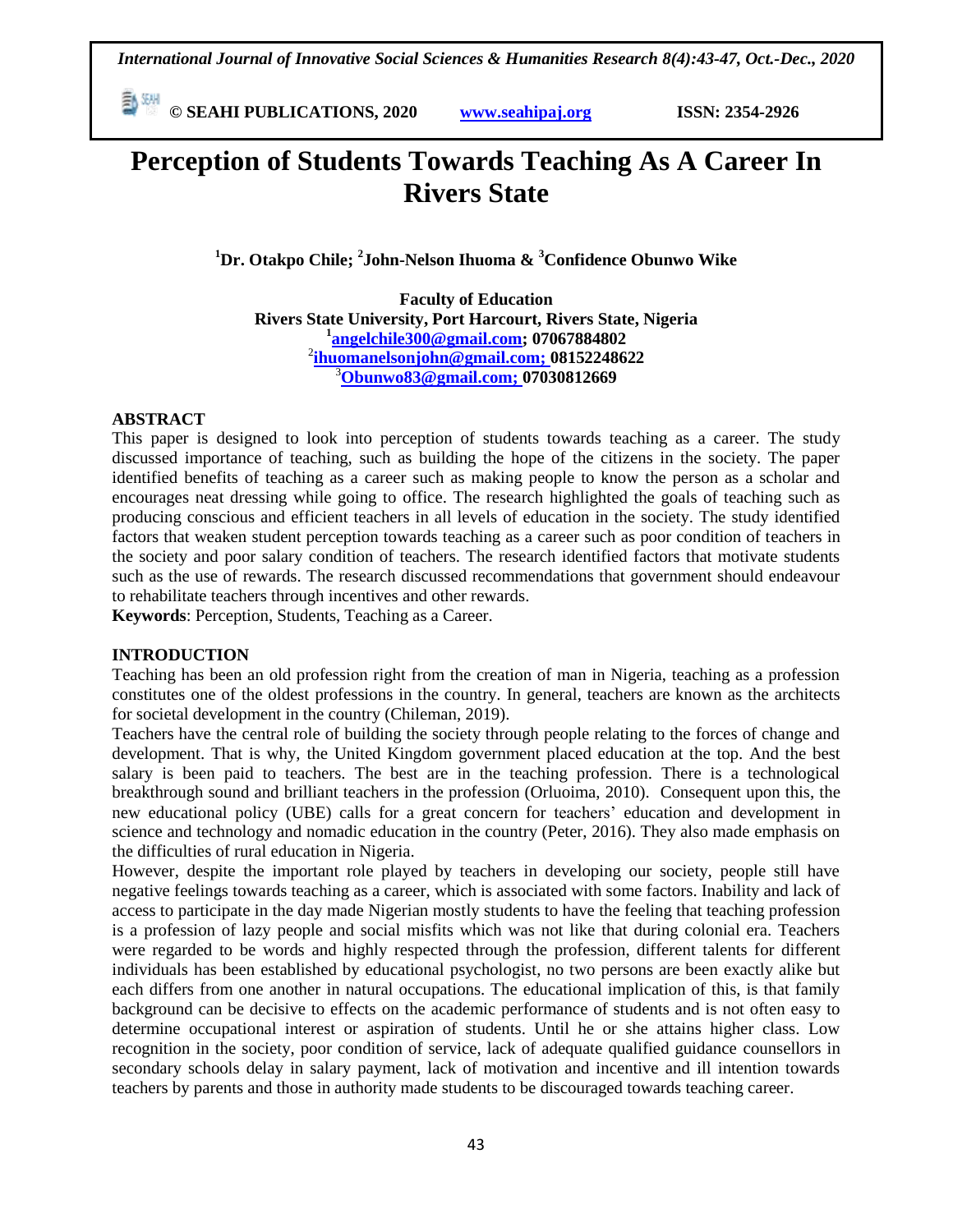### **Concept of Teaching**

Europe of real ends.<br>Above all, there is a saying that reward of teachers is in heaven has also been one of the factors that had poisoned the minds of students towards teaching profession. These are some of the negative factors that influence students' attitude towards teaching as a career in secondary school and it is clear that most people have eventually turned their backs at teaching profession. Others have made up their minds towards studying other courses such as accountancy, law and medicine etc. In all, despite the negative and towards studying other courses such as accountancy, law and medicine etc. In all, despite the negative and demoralising factors, some students still have interest in teaching, due to some positive factors. The factors include; cordial relationship with children, love in reading in order to update themselves, opportunities for cool salary and others to mention but a few.  $A$  are  $A$  and  $B$  and  $B$  and  $B$  in  $B$  is  $B$  in  $B$  . But the  $B$  is  $B$  is  $B$  is  $B$ 

### **Importance of Teaching in the Society**

### **What is Teaching?**

Teaching as a career was an impressive profession nowadays because of its dividends or benefits in the I vession of the people who chose it as a career. Most importantly, parents encourage their children to engage in teachers training institutions as a profession does to its positive manifestations in producing great men and women in the society.

The role of teaching profession is to bring up role models in the society, such as leaders with variety of charisma or potentials and also to develop full fledge adults with meaningful contributions in the society including development of the nation.

Teaching is a crucial profession that builds the hope of the society and citizenry; teaching people on their obligations. Life without teachers is incomplete in the society because of their role. Teaching career helps the youths and the students to update their knowledge and encourage them to know what to do at any point in time.

The benefits of teaching as a career:

Agba (2017) listed four benefits of teaching as a career. They are as follows:

- $\overline{a}$  It raises hope on the individual as a pensionable job.
- 2. It qualifies an individual as a civil servant and restored hope of financial entitlements such as arrears, minimum wage and leave allowance etc.
- 3. It encourages neat dressing while going to office.
- 4. It permeates the individual to have hope of monthly payment or salary as the month round up.
- 5. It makes people to know the person as a scholar.
- 6. It also encourages reading and daily rehearsal as to meet up one's task.
- 7. It builds a nation and produces men and women of meaningful contributions to the society.
- 8. It produces great teachers and unveil hidden potentials among the peoples.

### **Importance of Teaching**

Teaching could be defined as a process or ability to impact knowledge to a person or group, while career means ones area of work or modus operandi.

Teaching as a field has patronized so many people who cannot succeed jobs in some to the places they aspire or hope to work. Teaching has transformed a lot of lives in the society despite the how people termed it to be or its nomenclature. It is a field that accommodates qualified and unqualified persons in order to make them survive and have food in their table. Teaching as a friendly field is lucrative compared to other fields. Consequent upon this, peoples in teaching profession are not valued in the society. Chile (2019) asserts that no education or field that can grow faster than teaching profession. It is the rush in teaching field that made federal government of the federation to constitute a body to look into the welfare of teaching in Nigeria.

The body instituted by Federal Government is called Teachers Registration Council of Nigeria (TRCN) and it was established by Act, No. 31 of 1993 to regulate and control the teaching profession. The emergence of (TRCN) as a profession body has sanitize teaching profession, thereby make it more contestable and competitive in the society.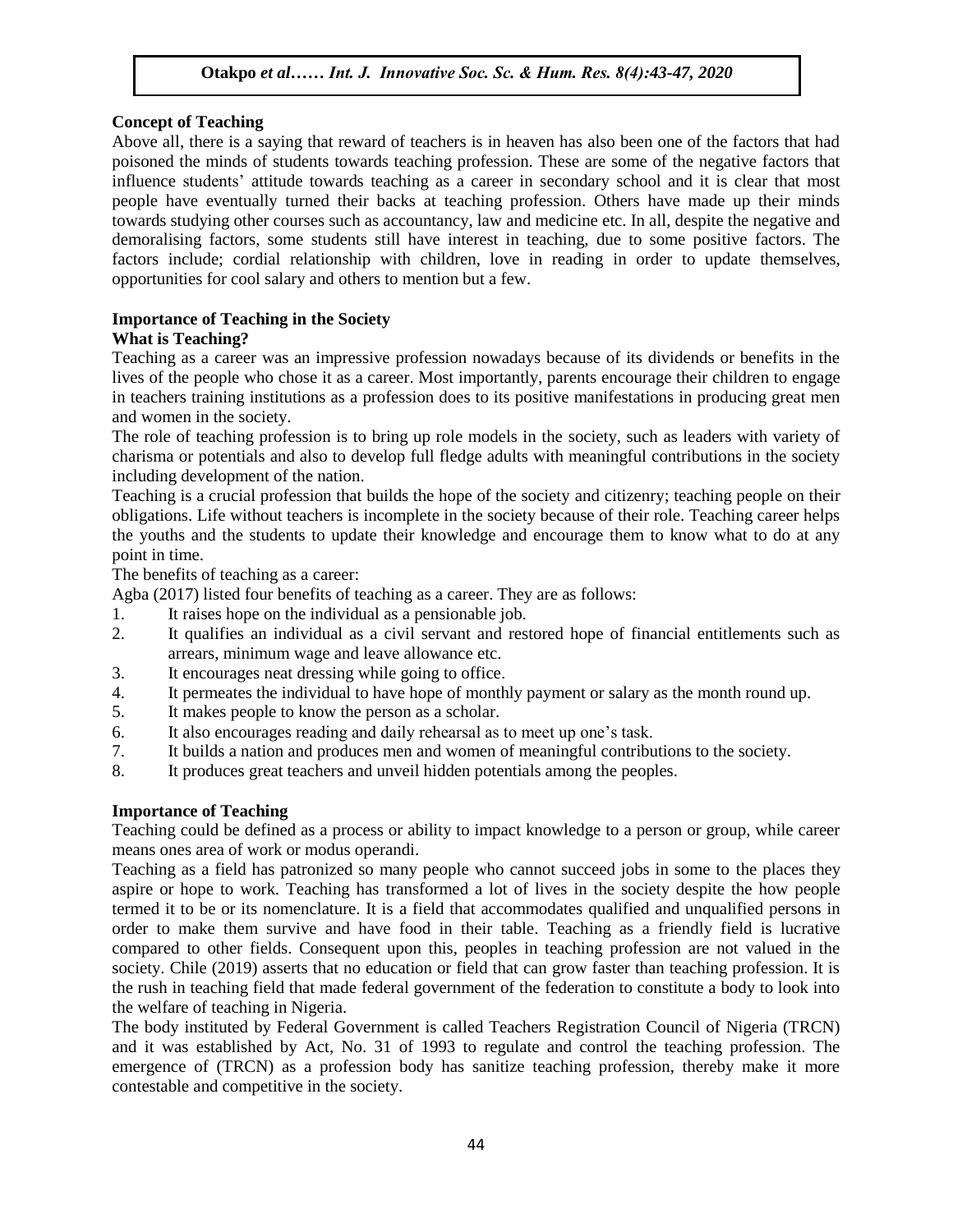The goals of teaching in the society are as follows:

- The goals of teaching in the society are as follows.<br>1. It produces highly motive resource personnel in the society.
- 2. It produces conscious and efficient teachers in all levels of education in the society.
- 3. It is in teaching profession that the betterment of the country hinged or hope on.
- 4. Teaching profession produces creative men and women in the society.
- 4. Teaching profession produces creative filed and women in the society.<br>5. Teaching profession provides teachers with intellectual and highly respected talents in the society.
- 6. Teaching profession enhances the growth and development of the society

# **Factors that weakens students' perception towards teaching as a career in the society**

These are as follows:

- 1. Poor condition of teachers in the society.
- 2. Lack of recognition of teachers in the society.<br>  $P_{\text{Rone}}}$  and  $P_{\text{Rone}}$  and  $P_{\text{Rone}}$  and  $P_{\text{Rone}}$  and  $P_{\text{Rone}}$  and  $P_{\text{Rone}}$  and  $P_{\text{Rone}}$  and  $P_{\text{Rone}}$  and  $P_{\text{Rone}}$  and  $P_{\text{Rone}}$  and  $P_{\text{Rone}}$  and  $P_{\$
- 3. Poor salary condition of teachers
- 4. Consistent negligence of teachers by the government.
- 5. Lack of recognition attached to teaching profession in the society.
- 6. Poor learning environment widely experienced by the people.<br>  $\frac{1}{2}$  Socio Economic fectors
- 7. Socio-Economic factors.

### *Poor condition of teachers*

Conditions of teachers in the society are enough evidence or facts to discourage the students' perception towards teaching career. Teachers suffer a lot compared to other civil servants or parastatals in the society. Government treats teachers as the poorest people in the society. They do not care much about society. their welfare and make them feel weak in discharge of their duties as government subject. Teachers found themselves in unconducive environment and this listed factors motivated some of the students to hate teaching profession with passion (Mercy, 2019).

# reading procession with passion (increy, 2013).<br>Lack of recognition of teachers in the society

Ndu (2018), assets that teachers job is the most stressful one in the comity of vocations. It is a job sadelled with stress and pressure which requires patience and diligence to do. But, majority of the teachers are highly committed and dedicated to their job, but yet no good treatment attached to them. Teachers are seen as beggars in the eyes of people in the society because of government lack of recognition to them. Teaching profession is hated today in the society because of government ways of treating them. Teachers are tired of government suppressions on their statutory rights which have been clamped down by the government. To cap it all, government should change their ideology in handling teachers in the society in order to rekindle the hope of people towards teaching profession.

### *Poor salary condition of teachers*

Otams (2019) posited that poor salary of teachers in the society has damaged the mind or feelings of students towards teaching career as a profession. The inequality in payment of salaries between jobs has masterminded the negligence and lack of respect in the teaching field. Salary of teachers in primary and secondary is nothing to write home about even with their high certificates. The ill-treatment meted to teachers makes the public vow not to take up teaching as a career and also help in blackmailing the noble career. The salaries of teachers which contrast remarkably with the salaries paid to other professional personnel. The differences are in the scale of salaries and in rate growth. The difference widens as the year roll by the situation leaves in service and construction firms even find it necessary to offer a salary of the right man for job. This is not alternative but to offer a competitive salary to the teaching profession as a whole in the nation really desire to attract competent personnel. To cap it all, education must be place first in the society (Dimkpa 2017).

### *Consistent negligence of teachers by the Government*

It is obvious, that teachers are been neglected and not recognized by the government. The issues bordering on teachers are not taking seriously by the government because of the nature of teaching profession. Teachers always complain of their rights such as payment of salary allowances, leave allowance, imprest, just too mention but a few. Government do not attach single seriousness on teachers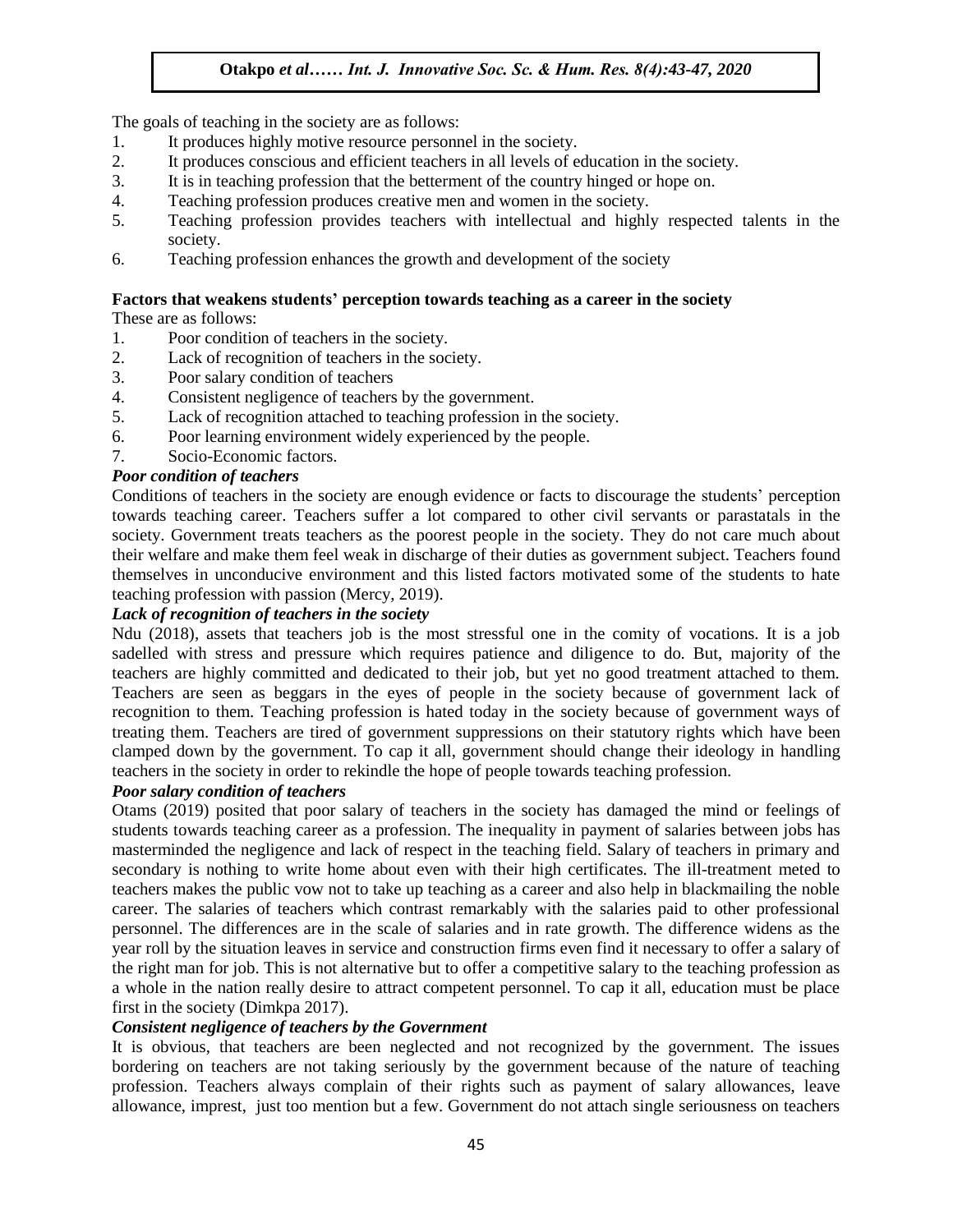request which sometimes warrant teachers to embrace on strike, exhibit unseriousness towards teaching request which sometimes warrant teachers to embrace on strike, exhibit unserfoldsness towards teaching<br>in the classroom etc. Consistent negligence of teachers by the government has become a contemporary issue in the society. Government always abuse their civic obligation in resting hope of teachers and the public in issues bordering on teachers appeals to government to take teachers problem as their own and uphold the sanctity of teaching profession in the society.

# aphold the sanctity of teaching profession in the society.<br>Lack of recognition attached to teaching profession

Denmane (2016) posited that teaching profession which is a noble profession among all the professions is in shamble because of government unpreparedness and selfishness in recognizing teaching profession. Teaching profession is like mother of all the profession because of key role played by teaching profession in respect to other profession. For example; I am a lawyer or a doctor, you must past through teaching in respect to other profession. For example; I am a lawyer or a doctor, you must past through teaching profession. Secondly, I am president or a governor, you must be tutored by a teacher. So, teaching profession should be accorded recognition by government and government should embark on meaningful projects that will restore the image of this noble profession in the society.<br>Results an Internative society of the society.

#### *Poor learning environment*

It is explicit, that poor learning environment in Nigerian schools has become the talk of the day. Some of the schools in Nigeria lack conducive learning environment and government feels retracting in addressing all this issues. When an institution lacks good learning environment, it will certainly affects the individual an this issues. When an institution racks good rearning environment, it will certainly arreets the individual<br>Learning in the school. Government should assist in putting all the schools in shape and ensure effective learning result. Most teachers are faced with the problem of inadequate teaching facilities in primary and secondary schools such as textbooks, notebooks, laboratory equipment etc. all these things were not available, for students and teachers to learn.

available, for stations and teachers to fourm. learning takes place. It takes the form of teachers' characters, teaching characters and classroom characters. It is obvious, that class size and infrastructure are primary classroom characteristics that shape learning environment. Learning is reduced if the classroom condition is too hot, too cold or lacks fresh air that leaves them drowsy. Elements like day lightening and indoor air have an effect on student performance and attitude particularly if they are inadequate. So, if the classroom is improved, students will be comfortable, feel relax and in turn facilitate concentration and consequent academic performance. Moreso, observing the above characteristics, made it difficult for secondary school students in Nigeria to key into the teaching career.

#### *Socio-Economic Factors*

Denu (2019) pointed that the new minimum wage have change the attitude of students towards teaching profession. These were seen as a good moral and productivity. Must people are now applying for employment in the profession because of the salary increase, as it a heady appears that the problem of increase in wage has declined.

He opined that great teachers help create great students. In fact, research shows that an inspiring and informed teacher is the most important school related factors influencing students' achievements. So, it is critical to pay close attention to how we train and support both new and experience educators.

Tahir (2018) equipped teachers with required skills and knowledge to make them to face the new requirements of basic education training and retraining of teachers by government. These have motivated peoples/students to choose the profession. Originally, teachers are known to be planners, builders of tomorrow and people who are sound in cognitive, psychomotor and affective domains and also versatile in the field of education.

Teaching is one of the noble professions that help in grooming people on how to read and write in the society. Teachers are held in high esteem in the society. Teachers commands such respect because of their moral standard, which students emulate and are influenced to engage in the profession. Socially, the love of children by teacher, taking care of children, teacher relating with students are some factors that influence students to go into the teaching career. Students are in love with teachers' closeness with them and has impartiality will interest them to become teacher in the school.